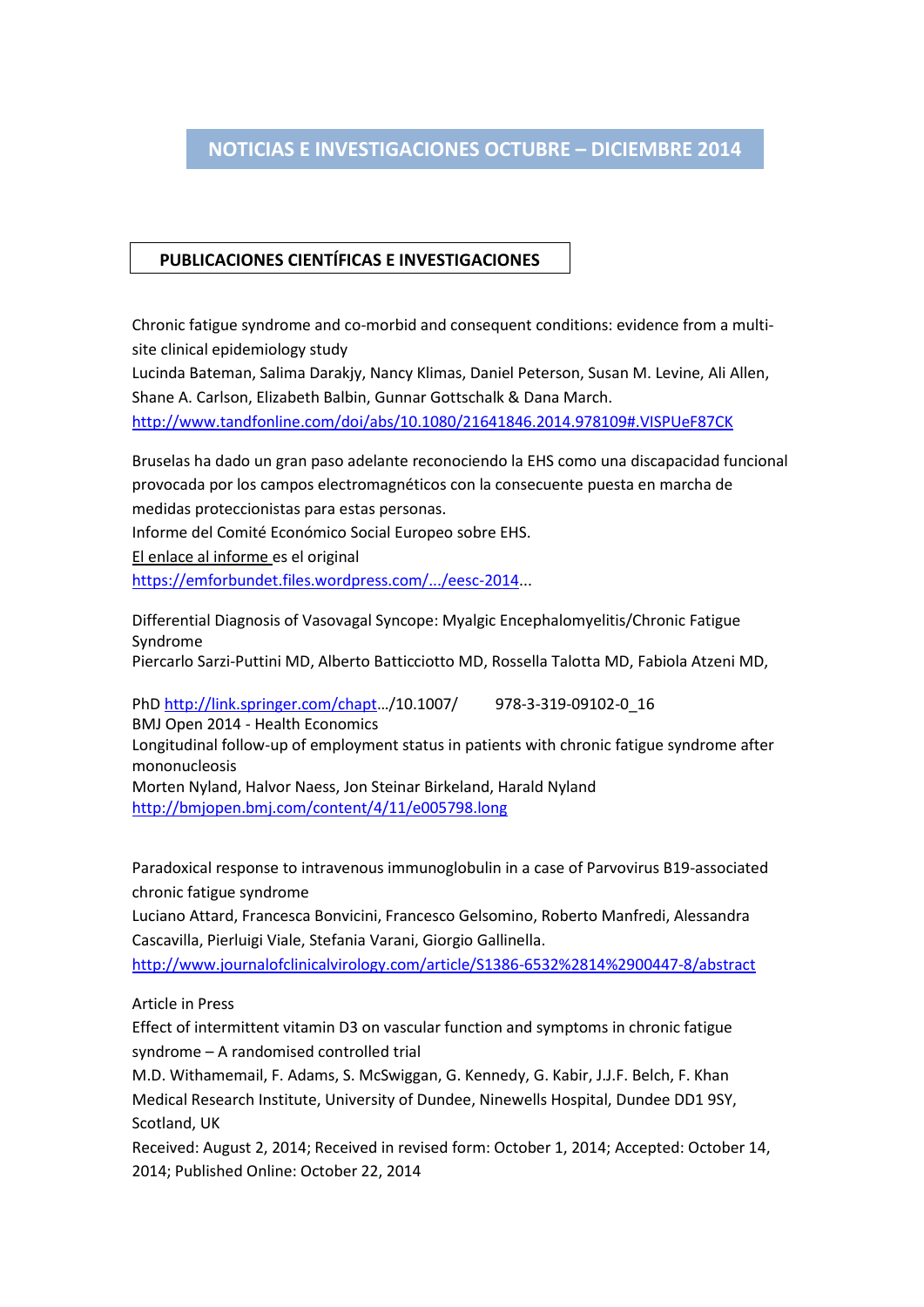## DOI:<http://dx.doi.org/10.1016/j.numecd.2014.10.007>

Publication stage: In Press Corrected Proof

Cytokine - Available online 15 November 2014 Short Communication The relationship between interleukin-6 in saliva, venous and capillary plasma, at rest and in response to exercise T. Cullen, A.W. Thomas, R. Webb, M.G. Hughes <http://www.sciencedirect.com/science/article/pii/S1043466614005559> Immunol Res. 2014 Nov 27.

Chronic fatigue syndrome and fibromyalgia following immunization with the hepatitis B vaccine: another angle of the 'autoimmune (auto-inflammatory) syndrome induced by adjuvants' (ASIA).

Agmon-Levin N1, Zafrir Y, Kivity S, Balofsky A, Amital H, Shoenfeld Y. <http://www.ncbi.nlm.nih.gov/pubmed/25427994>

Does oral Coenzyme Q10 plus NADH supplementation improve fatigue and biochemical parameters in Chronic Fatigue Syndrome?

Dr. JESUS CASTRO-MARRERO, Prof. Mario D. Cordero, Dr. Maria Jose jesus.castro@vhir.org Segundo, Naia Saez-Francas, Dr. Natalia Calvo, Dr. Lourdes Román-Malo, Luisa Aliste, Prof. Tomas Fernandez de Sevilla, and Dr. Jose Alegre-Martin.

Antioxidants & Redox Signaling. ahead of print. Online Ahead of Editing: November 11, 2014 <http://online.liebertpub.com/doi/abs/10.1089/ars.2014.6181>

Psychoneuroendocrinology. 2014 Nov 8;52C:14-21. Effects of early childhood trauma on hypothalamic-pituitary-adrenal (HPA) axis function in patients with Chronic Fatigue Syndrome. Kempke S, Luyten P, De Coninck S, Van Houdenhove B, Mayes LC, Claes S <http://www.ncbi.nlm.nih.gov/pubmed/25459889>

Neuro Endocrinol Lett. 2014 Nov 30;35(6). [Epub ahead of print] Evidence for the existence of Myalgic Encephalomyelitis/Chronic Fatigue Syndrome (ME/CFS) with and without abdominal discomfort (irritable bowel) syndrome. [No authors listed]<http://www.ncbi.nlm.nih.gov/pubmed/25433843>

## **NOTICIAS**

Como el wi-fi y otras fuentes de microondas son prejudiciales para la salud <http://actualidad.rt.com/sociedad/view/150010-wi-fi-fuentes-microondas-dano-biologico>

FIRMA. NO A LOS DISRUPTORES HORMONALES <http://www.no2hormonedisruptingchemicals.org/es>